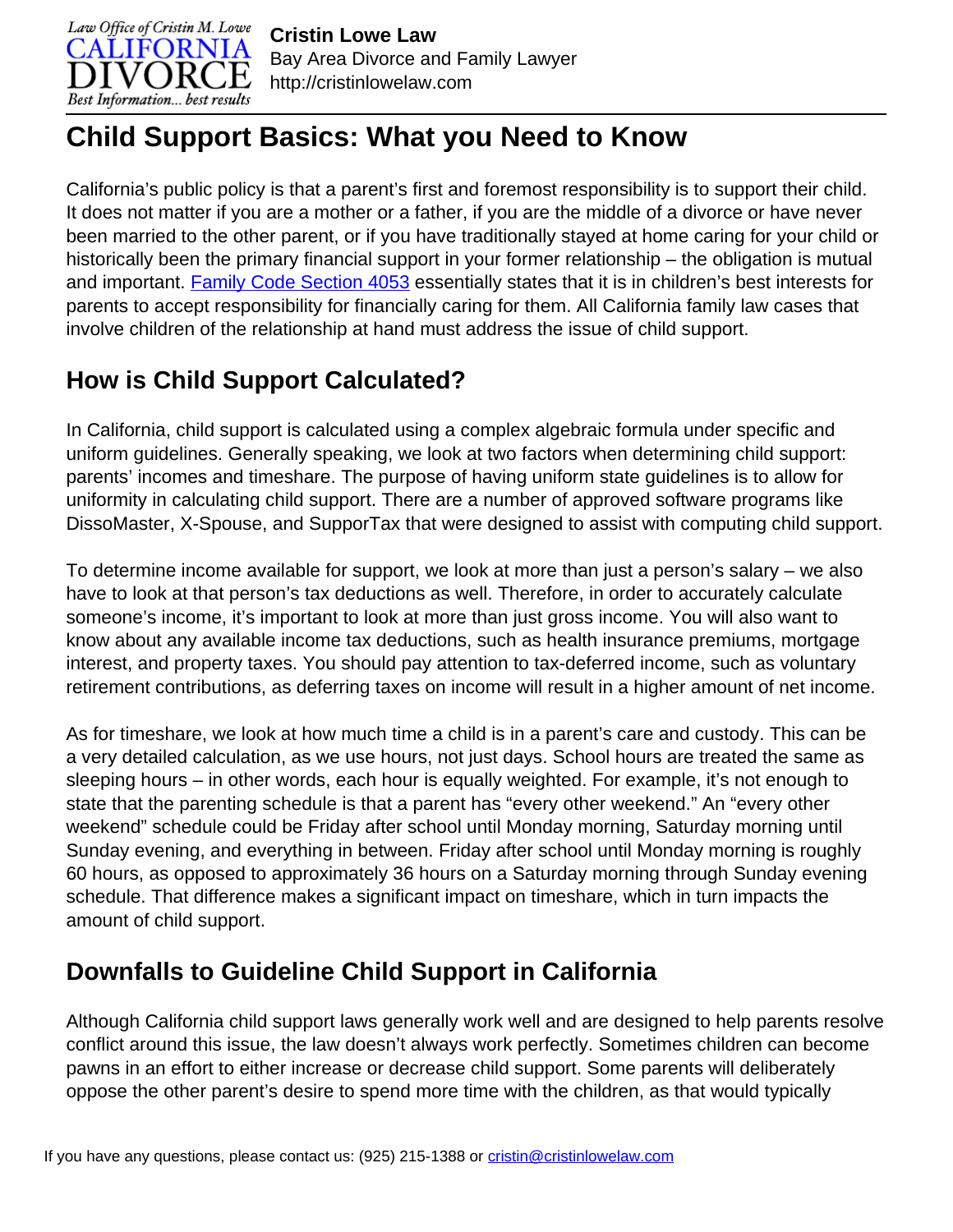

mean a reduction in the objecting parent's child support. Other parents will insist on spending as much time as possible with the children simply as a way to reduce their child support obligation.

Another potential downfall with California's child support structure is equal requirement placed on parents to financially support their children to the best of their abilities. For some families where a parent has always stayed home to care for the children, there is a significant adjustment for the children and the stay at home parent. The children will have to adjust to being in childcare and not having a parent always at their disposal. In some cases, both parents end up with less money, if the former stay at home parent lacks the skills to earn enough income to cover the childcare costs.

A third downfall with California child support is it can be very difficult to actually determine what a parent's income is. If a parent is self-employed or earns cash "under the table," it can be very expensive and tricky to define that person's income. Sometimes it's virtually impossible to do so when a parent is determined to lie about and/or hide income.

# **Deviating from Guideline Child Support**

The good news is that California always allows parents to have the first opportunity to reach agreements regarding child support. While the guidelines will always be available for parents who are unable or unwilling to agree to anything else, and often times these guidelines serve the children well, every situation is different. That means that sometimes guideline support just isn't the best answer for a family. While the law allows a judge to deviate from the guideline amount, it's a very high burden for a parent to prove in order to justify an amount of support other than guideline. The one exception is that anytime parents agree to a child support amount that deviates from the presumptively correct amount and do so freely and knowingly, judges will honor their agreement.

## **Add-On Child Support**

[Family Code Section 4062](http://cristinlowelaw.com/practice-areas/child-support/child-support-statutes/#4062) provides for additional contributions to specified child-related expenses, which are commonly referred to as "add-ons." Mandatory add-ons include childcare costs related to employment or to reasonably necessary education/training for employment, as well as uninsured healthcare costs. Discretionary add-ons include travel expenses for visitation, educational, and extracurricular activity costs.

Most of the time, these expenses are equally shared by the parents. There are times, however, when the judge may decide that allocating these expenses proportionally to their net incomes makes more sense.

## **Conclusion**